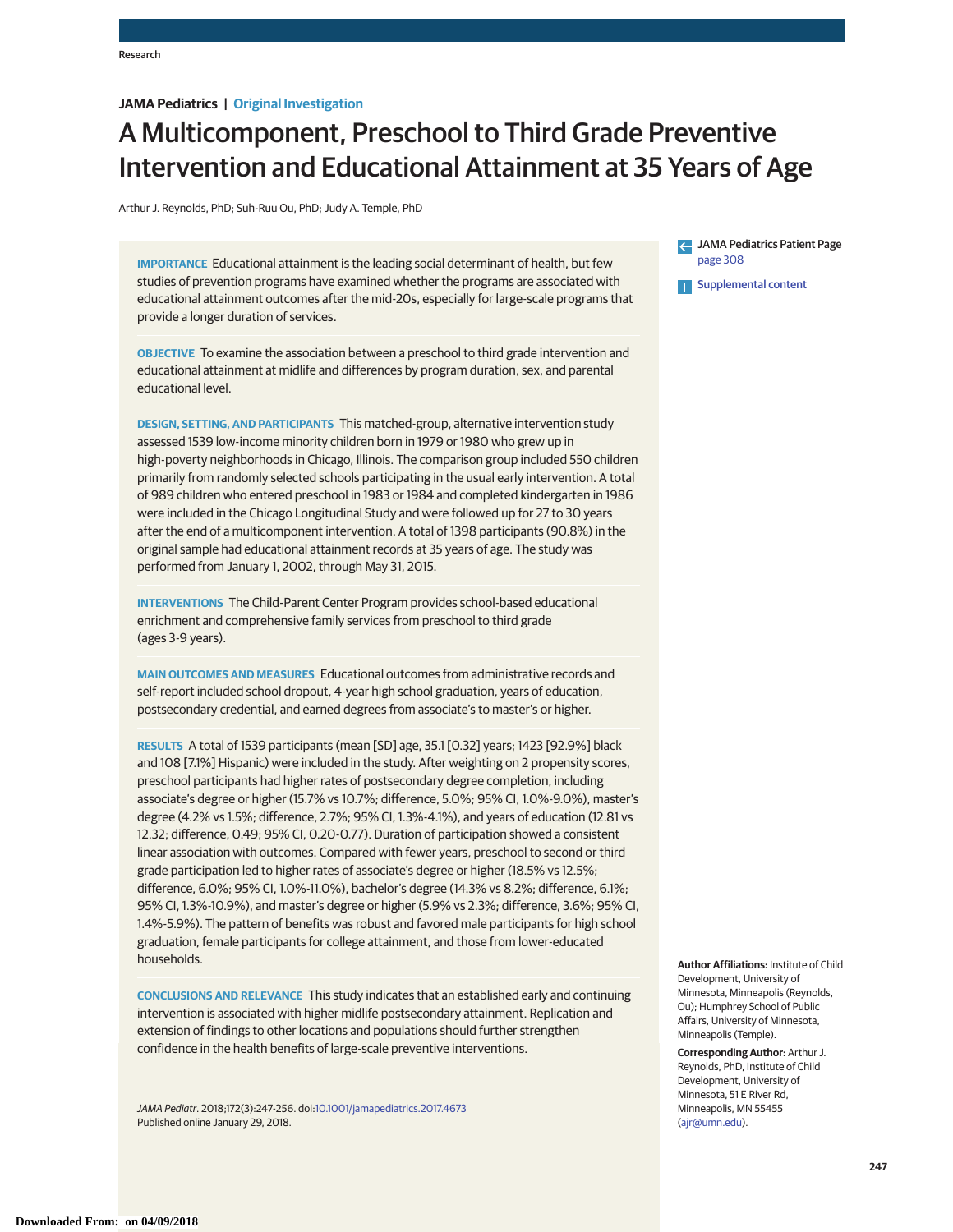ecause of its influence on a wide variety of life-course outcomes, educational attainment is arguably themost important long-term outcome of early childhood interventions (ECIs). Low educational attainment (ie, high school credential or less) is a major risk factor for all 7 health metrics of the American Heart Association (eg, hypertension, smoking, and obesity),<sup>1-3</sup> economic disparities, criminal behavior, and mental health problems.<sup>4-8</sup> For these reasons, educational attainment is the leading social determinant of health in Healthy People 2020.<sup>9</sup> Early childhood interventions are one of the most promising and consequential of all prevention programs,<sup>10-13</sup> but few, if any, studies have examined the entire spectrum of education from high school dropout to postsecondary success, primarily because of the lack of follow-up beyond 25 years of age, when continuing education is prevalent.

Findings are also inconsistent across studies,  $14-19$  with some showing positive effects on high school graduation and/or college attendance and others showing no such effects, a mixed pattern favoring high school or college attainment but not both, and differences by sex or racial groups.Moreover, to our knowledge, no previous studies have assessed degree completion for large-scale, public programs after the mid-20s.

In the Perry Preschool Study,<sup>17</sup> for example, program participants had significantly higher rates of high school graduation than controls, but no differences were observed for postsecondary degree attainment. The reverse pattern was found in the Carolina Abecedarian Project.<sup>18</sup> Because of small sample sizes, no credible interpretations about subgroup associations were possible. A designed replication of the Abecedarian Project, the Infant Health and Development Program, found no differences in high school dropout.<sup>16</sup> Other long-term follow-up studies, including of Head Start,<sup>15,19</sup> have reported positive associations with educational attainment up to 25 years of age. Differences by sex vary across studies,<sup>17-20</sup> but high-risk groups, including the most economically disadvantaged, have had greater benefits.<sup>13,20,21</sup>

Given the relatively small samples and limited number of programs analyzed in long-term follow-up studies, differences by child and family characteristics and for different dosages of intervention are underinvestigated.<sup>22,23</sup> This limits the implications of findings for health promotion and economic mobility. Because postsecondary attainment for low-income, minority populations is not usually completed until the early 30s,<sup>24</sup> midlife follow-up is essential for understanding impacts. Sex and family socioeconomic status moderate lifecourse outcomes.4,15,24

In our study,we assessed for the first time, to our knowledge, links between participation in the Child-Parent Center (CPC) program, a large-scale and multicomponent school-based ECI, and educational attainment at 35 years of age. We addressed whether (1)CPC program participation beginning at 3 or 4 years of agewas linked to greater educational attainment, including postsecondary degree completion; (2) duration of participation up to 6 years was associated with greater attainment; and (3) increases were modified by sex and parental educational level. We hypothesized that earlier and continuing participation would link to attainment and that men and those whose parents had less education would show greater benefits.

#### **Key Points**

**Question** Does participation in a large-scale, preschool to third grade intervention for economically disadvantaged children link to midlife educational attainment?

**Findings** In a cohort study that followed up 1398 children to 35 years of age, 4 to 6 years of intervention was significantly associated with a 48% higher rate of degree completion (associate's degree or higher) compared with lesser participation. Preschool participation was independently associated with most attainment outcomes, including years of education, with greater benefits for those whose mothers were high school dropouts.

**Meaning** Multiyear, comprehensive preventive interventions beginning in early childhood can promote long-term educational success that contributes to positive health and economic outcomes.

# Methods

## Study Design

The Chicago Longitudinal Study (CLS) is a multisite, prospective investigation of CPC and early experiences on well-being across the life course.<sup>14,25,26</sup> The study sample includes 1539 low-income, minority children born in 1979 or 1980 who grew up in high-poverty neighborhoods in Chicago, Illinois. In this matched-group, alternative-intervention design, all 989 children who entered preschool in 1983 or 1984 and completed kindergarten in 1986 from 20 CPCs were included. The same-age comparison group of 550 children was enrolled from 5 randomly selected Chicago public schools with alternative ECIs (full-day kindergarten; 15% with Head Start preschool) or 8 CPC sites without preschool experience. Previous reports<sup>25-27</sup> have described the sampling, baseline characteristics, and design elements (eTable 1 and eTable 2 in the [Supplement\)](http://jama.jamanetwork.com/article.aspx?doi=10.1001/jamapediatrics.2017.4673&utm_campaign=articlePDF%26utm_medium=articlePDFlink%26utm_source=articlePDF%26utm_content=jamapediatrics.2017.4673). All data collection procedures have been approved by the University of Minnesota Institutional Review Board. All participants provided written or oral informed consent, and all data were deidentified for analysis.

Because of living in high-poverty neighborhoods, children in this cohort were eligible for and participated in government-funded early childhood programs. Like most other studies of established programs, random assignment to the intervention was not possible and would have violated the legal rules that require enrollment of the neediest children on a first-come, first-serve basis.<sup>25,27</sup> Data were collected from administrative records, schools, and families from birth to 35 years of age.

## Intervention

Because the CPC program has been described in depth elsewhere, <sup>21,25,27</sup> herein, we provide an overview. The CPC program is a school-based preventive intervention for preschool- and school-aged children in high-poverty neighborhoods that are not being otherwise served. The program is designed to promote children's school competence, especially school readiness, achievement, and family involvement in learning. Each center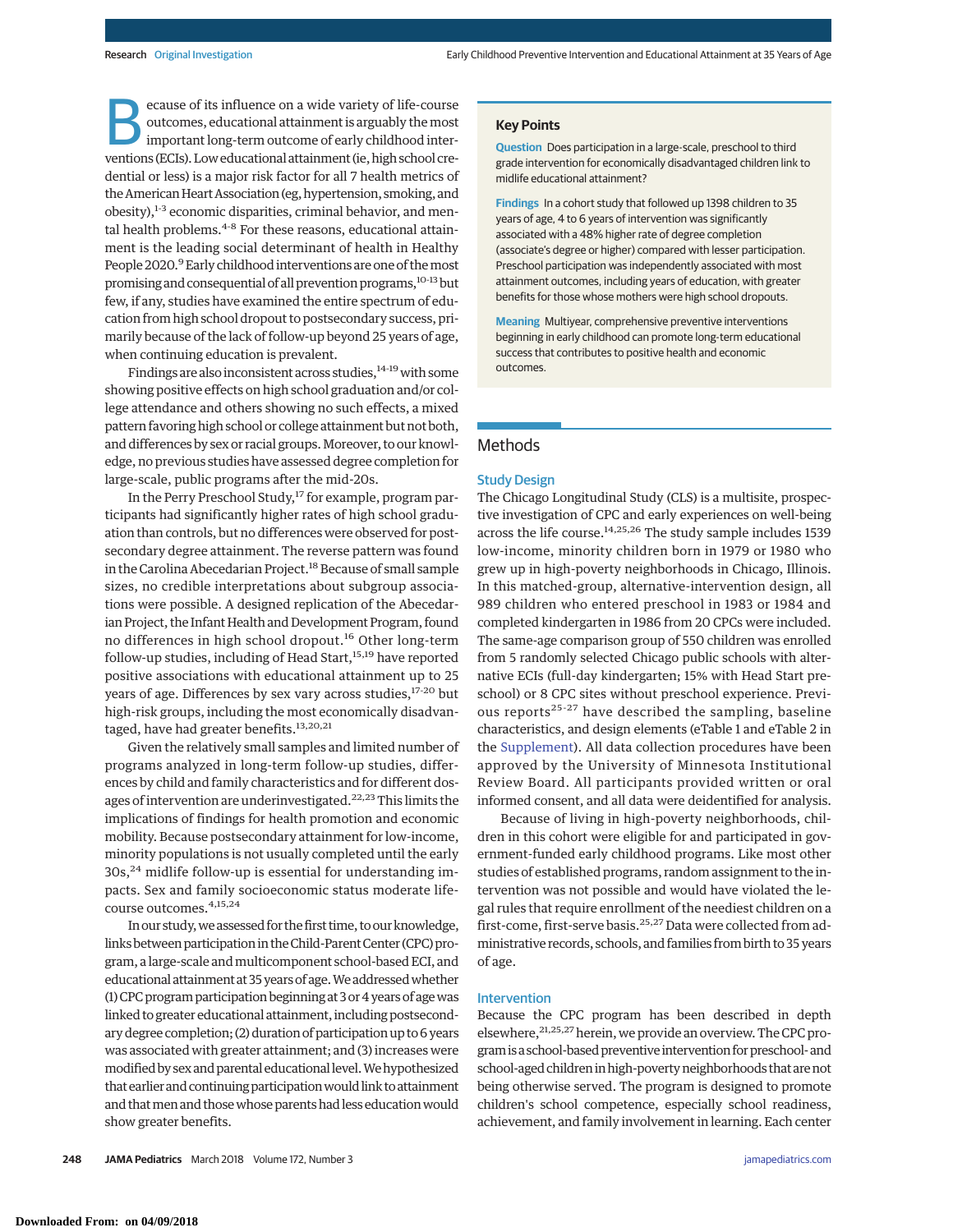is colocated in a school or on school grounds and serves 100 to 150 children beginning in preschool who then matriculate to school-age services in the same location. Any child who visits a CPC site receives services. Participation age ranges from 1 to 6 years. In addition to a leadership team in each site, all teachers have bachelor's degrees and are state certified (eMethods in the [Supplement\)](http://jama.jamanetwork.com/article.aspx?doi=10.1001/jamapediatrics.2017.4673&utm_campaign=articlePDF%26utm_medium=articlePDFlink%26utm_source=articlePDF%26utm_content=jamapediatrics.2017.4673).

Major program elements include the following: (1) highquality educational enrichment through reduced class sizes and a balance of teacher- and child-directed learning; (2) family support services that include participation in school activities, support groups and workshops, and home visits; and (3) comprehensive services that include nutritional and health supports (ie, subsidized meals, health screening, and speech therapy). Service continuity from preschool to third grade (ages 3-9 years) is a hallmark, thus providing a stable and predictable learning environment. The CPC program is being expanded as a multicomponent school reform model.<sup>28,29</sup>

## **Outcomes**

The full spectrum of secondary and postsecondary education was assessed. All measures were dichotomous except years of education. Data were obtained from administrative records of various sources and were supplemented by interviews with youths and family members. For higher education, the National Student Clearinghouse was the primary source.<sup>30</sup> More than 3600 public and private colleges, representing 98% of all students, report enrollment and graduation data. We used data collected from matched records from those reports and the Illinois Shared Enrollment and Graduation Consortium (now part of the National Student Clearinghouse) from January 1, 2002, to May 31, 2015 (mean age, 35.1 years) (eMethods in the [Supplement\)](http://jama.jamanetwork.com/article.aspx?doi=10.1001/jamapediatrics.2017.4673&utm_campaign=articlePDF%26utm_medium=articlePDFlink%26utm_source=articlePDF%26utm_content=jamapediatrics.2017.4673). The amount and sources of information were similar among the intervention groups.

Secondary education was measured by 5 indicators: dropout by 16 years of age, 4-year graduation (earned diploma within 4 years of ninth grade entry), and 3 others, including high school completion (earned diploma or General Educational Development credential). Postsecondary education was measured by years of education (range, 7-22 years), college attendance (2 or 4 years), degree completion (associate's and higher), and a credential (eg, occupational certificate) (eMethods in the [Supplement\)](http://jama.jamanetwork.com/article.aspx?doi=10.1001/jamapediatrics.2017.4673&utm_campaign=articlePDF%26utm_medium=articlePDFlink%26utm_source=articlePDF%26utm_content=jamapediatrics.2017.4673).

## Statistical Analysis

With use of methods of previous studies, $14,21,25$  outcomes were analyzed by probit and linear regression in Stata statistical software, version 14 (StataCorp).<sup>31</sup> Findings are reported as means or percentages and group differences after adjusting for the influence of the covariates through inverse probability weighting  $(IPW)$ .<sup>32,33</sup> Inverse probability weighting adjusted for each individual's propensity to enroll in the program (selection model) and to leave the study sample (attrition model) (eMethods in the [Supplement\)](http://jama.jamanetwork.com/article.aspx?doi=10.1001/jamapediatrics.2017.4673&utm_campaign=articlePDF%26utm_medium=articlePDFlink%26utm_source=articlePDF%26utm_content=jamapediatrics.2017.4673). After major assumptions were corroborated, propensity scores for each model were estimated through probit regression, with the resulting values used as inverse weights to

estimate associations.<sup>34</sup> As a double adjustment, the weights were multiplied together.

Inverse probability weighting is a more flexible and comprehensive analytic approach than traditional covariate adjustment or matching and yields estimates with the lowest variances and SEs in large samples while correcting for potential biases.<sup>34,35</sup> The covariates of the propensity scores were measured primarily between birth and 5 years of age, including family risk indicators, sex, race/ethnicity, and child welfare history. There were 17 covariates for the selection model and 26 for the attrition model (eTables 3 and 4 in the [Supplement\)](http://jama.jamanetwork.com/article.aspx?doi=10.1001/jamapediatrics.2017.4673&utm_campaign=articlePDF%26utm_medium=articlePDFlink%26utm_source=articlePDF%26utm_content=jamapediatrics.2017.4673).

Models were estimated separately for preschool and school-age and for extended intervention groups. Dichotomously coded CPC preschool participation at 3 or 4 years of age and school-aged participation from first to third grade were assessed simultaneously. The CPC extended intervention for 4 to 6 years was assessed against the comparison group with less extensive participation (0-3 years). Duration was also analyzed among 6 groups consistent with a dosageresponse relationship.

A dummy code for missing data was included to determine whether estimates based on multiple imputation (expectation maximization) affected outcomes. We adjusted SEs for school-level clustering (mean intraclass *r* value, 0.05), although this did not affect estimates. Group differences and marginal effects were emphasized, with 95% CIs. Robustness analyses included each IPW model separately (selection and attrition) and the traditional covariate approach. Sex and mother's educational level subgroups were estimated in separate models, with interpretations emphasizing differences shown in the overall model.

# **Results**

#### Cohort Follow-up at 35 Years of Age

A total of 1539 participants (mean [SD] age, 35.1 [0.32] years; 1423 [92.9%] black and 108 [7.1%] Hispanic) were included in the study. In May 2015, a total of 1398 participants (90.8%) from the original sample had data on educational attainment. Retention rates were 91.4% for the intervention group and 89.8% for the comparison group. The high rate of retention was attributable to the use of multiple sources of data, including administrative, self-report, and follow-up tracking. Among those with available information, 963 (72.5%) in the total sample resided in Illinois, with most others (213 [16.0%]) remaining in the Midwest (70 participants had missing contact information). Table 1 gives the rates of participation over time and attrition. The comparison group received a variety of early childhood services. There was no evidence of selective attrition by program status.<sup>14,25</sup> The attrition sample included those who moved and were not located or deceased (eTable 1 and eMethods in the [Supplement\)](http://jama.jamanetwork.com/article.aspx?doi=10.1001/jamapediatrics.2017.4673&utm_campaign=articlePDF%26utm_medium=articlePDFlink%26utm_source=articlePDF%26utm_content=jamapediatrics.2017.4673).

### Group Comparability

At follow-up, the program and comparison groups were similar on most characteristics (Table 2). These characteristics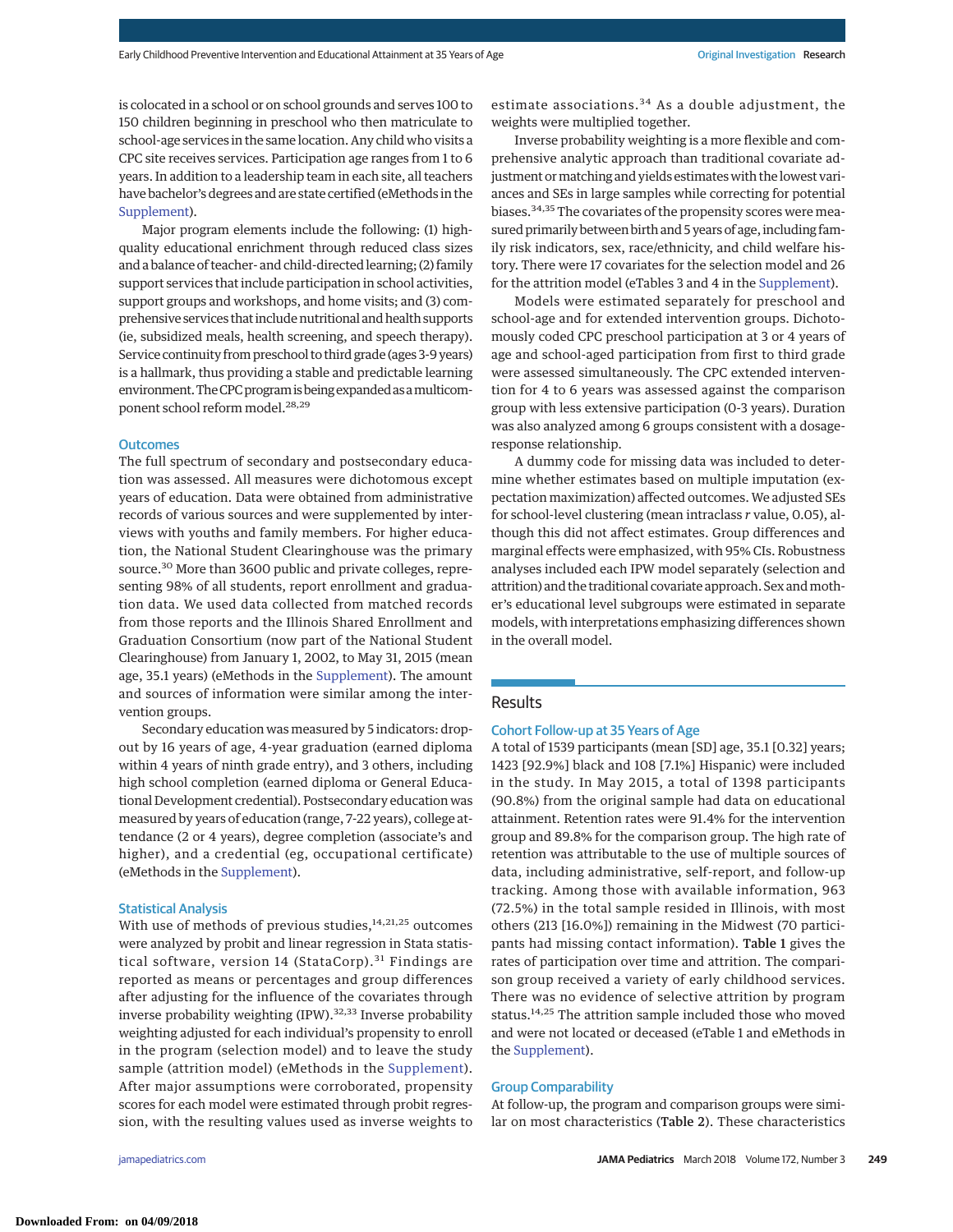## Table 1. Participation of Original Child-Parent Center (CPC) Program and Comparison Groups in the Chicago Longitudinal Study

| <b>Study Category</b>                                              | <b>Total Sample</b> | Program Group <sup>a</sup> | Comparison Group <sup>a</sup> |
|--------------------------------------------------------------------|---------------------|----------------------------|-------------------------------|
| Program participant characteristics at start of study <sup>b</sup> |                     |                            |                               |
| No. in original sample                                             | 1539                | 989                        | 550                           |
| No. with preschool participation                                   | 1073                | 989                        | 84                            |
| No. with CPC preschool                                             | 989                 | 989                        | $\Omega$                      |
| Years in CPC preschool (range)                                     | $0.99(0-2)$         | $1.55(1-2)$                | $\overline{0}$                |
| No. with kindergarten participation                                | 1539                | 989                        | 550                           |
| No. in full-day kindergarten                                       | 1141                | 591                        | 550                           |
| No. with CPC school-aged participation                             | 850                 | 684                        | 166                           |
| Years in school-aged program (range)                               | $1.16(0-3)$         | $1.43(1-2)$                | $0.68(1-2)$                   |
| No. with CPC extended intervention $(4-6y)$                        | 553                 | 553                        | $\overline{0}$                |
| Total years in CPC program (range)                                 | $2.78(0-6)$         | $3.95(1-2)$                | $0.68(1-2)$                   |
| No. unavailable for follow-up in postprogram years                 |                     |                            |                               |
| Moved <sup>c</sup>                                                 | 75                  | 41                         | 34                            |
| Deceased                                                           | 66                  | 44                         | 22                            |
| Follow-up study at 35 y of age, No. with data                      |                     |                            |                               |
| Educational attainment                                             | 1398                | 904                        | 494                           |
| Completed high school (diploma or equivalent)                      | 1157                | 774                        | 383                           |
| Attended college (2- or 4-y institution)                           | 813                 | 555                        | 258                           |
| Earned associates' degree or higher                                | 239                 | 176                        | 63                            |
| Earned bachelors' degree or higher                                 | 167                 | 124                        | 43                            |

<sup>a</sup> Program participation covers the 6-year period (1983-1989) that defines enrollment in the CPC intervention.

<sup>b</sup> The CPC preschool comparison group participated in a full-day kindergarten program, and 84 participated in Head Start preschool. A total of 109 parents in the comparison group reported that their child participated in other child care or education in preschool, and 176 individuals in the comparison group were eligible to receive limited services in the CPC program for kindergarten but enrolled in different classrooms; they are not part of the original CPC intervention group. Some individuals in the comparison group participated in the school-aged program because it was open to any child enrolled in

elementary school from first to third grade. Fifteen children in the CPC intervention group enrolled in the alternative full-day kindergarten.

<sup>c</sup> These categories account for attrition from the original study sample of 1539. Individuals were unavailable for follow-up during the postprogram years because they moved from Chicago and could not be located, were deceased, or did not have sufficient identifying information to track, refused to participate, or were incarcerated (other). At 35 years of age, the total number of deceased individuals in the study was 73. Seven individuals who died after July 1, 2009, were included in the study sample. The attrition sample of 141 had missing data on educational attainment between the ages of 28 and 35 years.

were measured from administrative records and family surveys primarily between birth and 5 years of age. The groups were similar in employment, single-parent family status, neighborhood poverty, and adverse experiences (eg, parent substance abuse). They differed in mother's educational level and child welfare but were equivalent among male participants. The original sample had similar group equivalence (eTable 2 in the [Supplement\)](http://jama.jamanetwork.com/article.aspx?doi=10.1001/jamapediatrics.2017.4673&utm_campaign=articlePDF%26utm_medium=articlePDFlink%26utm_source=articlePDF%26utm_content=jamapediatrics.2017.4673). The original and follow-up samples had similar attributes (eg, family risk, program participation) (eTable 1 in the [Supplement\)](http://jama.jamanetwork.com/article.aspx?doi=10.1001/jamapediatrics.2017.4673&utm_campaign=articlePDF%26utm_medium=articlePDFlink%26utm_source=articlePDF%26utm_content=jamapediatrics.2017.4673). However, the attrition sample had a higher percentage of male participants. Inverse probability weighting accounted for differences in analyses (eTables 3 and 4 in the [Supplement\)](http://jama.jamanetwork.com/article.aspx?doi=10.1001/jamapediatrics.2017.4673&utm_campaign=articlePDF%26utm_medium=articlePDFlink%26utm_source=articlePDF%26utm_content=jamapediatrics.2017.4673).

#### Outcomes for Preschool and School-aged Participation

As indicated in Table 3, after controlling for IPW selection and attrition, the preschool group had significantly higher levels of educational attainment on 9 of 12 outcomes. These outcomes included a higher rate of 4-year high school graduation (51.0% vs 44.0%; difference, 7.0%; 95% CI, 1.4%-12.6%), college attendance (61.2% vs 53.1%; difference, 8.1%; 95% CI, 0.8%-15.4%), associate's degree or higher (15.7% vs 10.7%; difference, 5.0%; 95%CI 1.0%-9.0%), andmaster's degree or higher (4.2% vs 1.5%; difference, 2.7%; 95% CI, 1.3%-4.1%) (Figure). The advantage for years of education was a half year (12.81 vs 12.32 years), but the difference for an earned bachelors' degree was smaller (11.0% vs 7.8%). The only difference for CPC school-age was in ontime high school graduation.

#### Outcomes for Extended Program Participation

Compared with fewer years of participation, the CPC 4- to 6-year group (extended intervention) had higher levels of educational attainment on 11 of 12 outcomes. These outcomes included a higher rate of 4-year high school graduation (55.3% vs 44.7%; difference, 10.6%; 95% CI, 3.4%-17.8%) (Table 3 and Figure), 4-year college attendance (31.4% vs 24.0%; difference, 7.4%; 95% CI, 0.4%-14.4%), associate's degree or higher (18.5% vs 12.5%; difference, 6.0%; 95% CI, 1.0%-11.0%), bachelor's degree (14.3% vs 8.2%; difference, 6.1%; 95% CI, 1.3%- 10.9%), and postsecondary credential (25.0% vs 18.1%; difference, 6.9%; 95% CI, 0.9%-12.9%) (eFigure 1 in the [Supplement\)](http://jama.jamanetwork.com/article.aspx?doi=10.1001/jamapediatrics.2017.4673&utm_campaign=articlePDF%26utm_medium=articlePDFlink%26utm_source=articlePDF%26utm_content=jamapediatrics.2017.4673). The percentage improvements over the comparison groupwere 38.1% for associate's degree or higher and 48.0% for postsecondary credentials. Other comparisons were similar (eTable 5 in the [Supplement\)](http://jama.jamanetwork.com/article.aspx?doi=10.1001/jamapediatrics.2017.4673&utm_campaign=articlePDF%26utm_medium=articlePDFlink%26utm_source=articlePDF%26utm_content=jamapediatrics.2017.4673).

## Duration (Dosage) of Participation to Third Grade

Table 4gives the levels of attainment for specific dosage groups ranging from 0 to 5 to 6 years of participation. Although, as expected, there were increasing attainment rates as years of intervention increased, 3 results were evident (see biserial correlations and marginal effects for years of intervention in Table 4). First,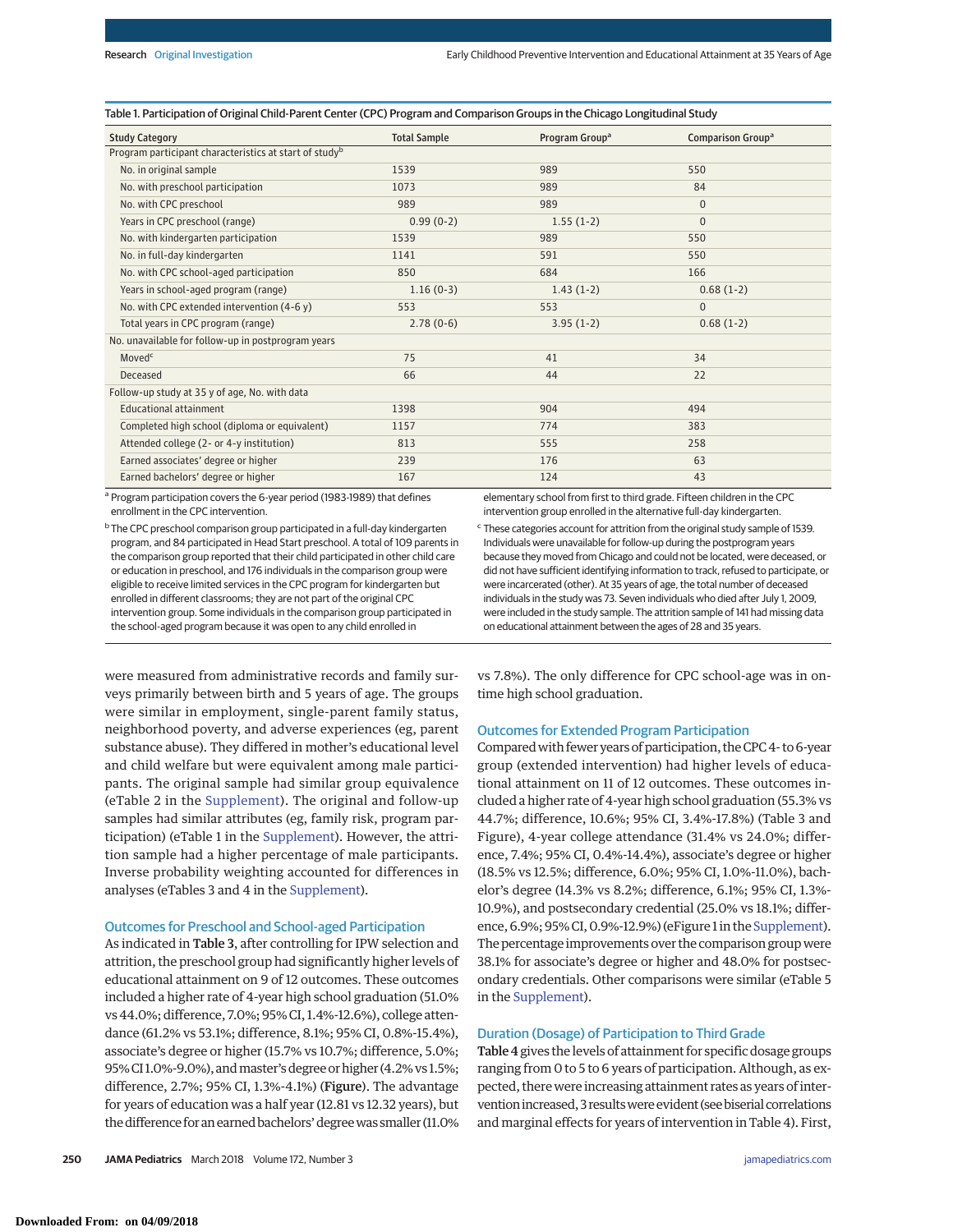| Table 2. Preprogram Attributes of Child-Parent Center Program and Comparison Groups for the Follow-up Study <sup>a</sup>                                                                                                                                                                                                                                                                                                                                                                                                                                                   |                               |                                    |                              |                                 |                                                                                        |                                                                                                          |                                 |                                  |                                            |
|----------------------------------------------------------------------------------------------------------------------------------------------------------------------------------------------------------------------------------------------------------------------------------------------------------------------------------------------------------------------------------------------------------------------------------------------------------------------------------------------------------------------------------------------------------------------------|-------------------------------|------------------------------------|------------------------------|---------------------------------|----------------------------------------------------------------------------------------|----------------------------------------------------------------------------------------------------------|---------------------------------|----------------------------------|--------------------------------------------|
|                                                                                                                                                                                                                                                                                                                                                                                                                                                                                                                                                                            | Follow-up                     | Sample at 35 Years                 | s of Age (n = 1398)          |                                 | Male Program vs Control (n =                                                           | 666)                                                                                                     |                                 | Female Program vs Control (n     | $= 732$                                    |
| Child or Family Characteristic                                                                                                                                                                                                                                                                                                                                                                                                                                                                                                                                             | Program<br>Group<br>(n = 904) | Comparison<br>Group<br>$(n = 494)$ | Difference (95% CI)          | $(n = 414)$<br>Program<br>Group | Comparison<br>Group<br>$(n = 252)$                                                     | Difference (95% CI)                                                                                      | $(n = 490)$<br>Program<br>Group | Comparison<br>Group<br>(n = 242) | Difference (95% CI)                        |
| Sample recovery                                                                                                                                                                                                                                                                                                                                                                                                                                                                                                                                                            | 91.4                          | 89.8                               | 1.6 $(-1.5$ to 4.7)          | 87.0                            | 88.5                                                                                   | $-1.5$ ( $-6.2$ to 3.3)                                                                                  | 95.7                            | 93.8                             | $1.9(-1.5)$ to $5.3$ )                     |
| Female                                                                                                                                                                                                                                                                                                                                                                                                                                                                                                                                                                     | 54.2                          | 49.0                               | $5.2(-0.3 to 10.7)$          |                                 |                                                                                        |                                                                                                          |                                 |                                  |                                            |
| <b>Black</b>                                                                                                                                                                                                                                                                                                                                                                                                                                                                                                                                                               | 93.3                          | 93.2                               | $0.1$ (-2.6 to 2.9)          | 93.5                            | 91.3                                                                                   | $2.2$ (-2.0 to 6.4)                                                                                      | 93.1                            | 95.1                             | $-2.0$ ( $-5.5$ to $1.6$ )                 |
| by child's age of 3 yb<br>Family risk index                                                                                                                                                                                                                                                                                                                                                                                                                                                                                                                                | 4.49                          | 4.50                               | $-0.7$ ( $-0.19$ to $0.18$ ) | 4.37                            | 4.52                                                                                   | $-0.15$ $(-0.41$ to $0.12)$                                                                              | 4.59                            | 4.47                             | $0.12 (-0.14 to 0.37)$                     |
| 24 Risk factors<br>by child's age of 3 y                                                                                                                                                                                                                                                                                                                                                                                                                                                                                                                                   | 72.8                          | 70.9                               | $1.9(-3.0 to 6.9)$           | 69.6                            | 70.3                                                                                   | $-0.7$ ( $-7.9$ to $6.5$ )                                                                               | 75.5                            | 71.5                             | $4.0(-2.8 to 10.9)$                        |
| Mother did not complete high school<br>by child's age of 3 y'                                                                                                                                                                                                                                                                                                                                                                                                                                                                                                              | 50.1                          | 58.7                               | $-8.6(-14.0 t - 3.2)^d$      | 52.7                            | 57.6                                                                                   | $-4.9$ $(-12.7$ to $2.9)$                                                                                | 48.0                            | 60.0                             | $-12.0$ ( $-19.6$ to $-4.4$ ) <sup>d</sup> |
| Mother completed some college<br>by child's age of 3 y                                                                                                                                                                                                                                                                                                                                                                                                                                                                                                                     | 13.4                          | 10.5                               | $2.9(-0.6 to 6.4)$           | 13.0                            | 11.5                                                                                   | $1.5(-3.6 t0 6.6)$                                                                                       | 13.7                            | 9.5                              | $4.2(-0.6 to 9.0)$                         |
| Single parent<br>by child's age of 3 y <sup>c</sup>                                                                                                                                                                                                                                                                                                                                                                                                                                                                                                                        | ِ<br>76.                      | rù<br>75.                          | $1.0(-3.7)$ to 5.7)          | 74.4                            | 78.2                                                                                   | $-3.8(-10.4 to 2.8)$                                                                                     | 78.4                            | 72.8                             | $5.6(-1.1 to 12.3)$                        |
| Mother not employed<br>by child's age of 3 y <sup>c</sup>                                                                                                                                                                                                                                                                                                                                                                                                                                                                                                                  | 66.6                          | 62.6                               | $4.0(-1.2 to 9.3)$           | 61.8                            | 64.7                                                                                   | $-2.9$ $(-10.4$ to $4.7)$                                                                                | 70.6                            | 60.3                             | 10.3(2.9 to 17.7) <sup>d</sup>             |
| Ever reported receiving free lunch<br>by child's age of 3 y <sup>c</sup>                                                                                                                                                                                                                                                                                                                                                                                                                                                                                                   | 83.6                          | 82.8                               | $0.8(-3.3 t 0.5.0)$          | 50.7                            | 52.2                                                                                   | $-1.5$ ( $-7.5$ to 4.6)                                                                                  | 86.1                            | 83.4                             | $2.7$ (-2.9 to 8.2)                        |
| Ever reported receiving AFDC<br>by child's age of 3 y <sup>c</sup>                                                                                                                                                                                                                                                                                                                                                                                                                                                                                                         | 62.5                          | 60.3                               | $2.2$ (-3.2 to 7.5)          | 58.5                            | 61.6                                                                                   | $-3.1(-10.7 to 4.6)$                                                                                     | 65.9                            | 59.1                             | $6.8$ ( $-0.7$ to 14.3)                    |
| $\geq$ 4 Children at home<br>by child's age of 3 $yc$                                                                                                                                                                                                                                                                                                                                                                                                                                                                                                                      | 16.0                          | 19.0                               | $-3.0(-7.2 \text{ to } 1.2)$ | 16.7                            | 15.5                                                                                   | $1.2$ (-4.5 to 6.9)                                                                                      | 15.5                            | 22.7                             | $-7.2$ ( $-13.4$ to $-1.0$ ) <sup>d</sup>  |
| in which ≥60% of children reside in<br>Children in school area<br>low-income families <sup>c</sup>                                                                                                                                                                                                                                                                                                                                                                                                                                                                         | 77.8                          | 73.1                               | $4.7(-0.1 to 9.5)$           | 75.6                            | 71.8                                                                                   | $3.8(-3.2 to 10.7)$                                                                                      | 79.6                            | 74.4                             | $5.2(-1.3 to 11.8)$                        |
| Any child welfare history<br>by child's age of 3 y                                                                                                                                                                                                                                                                                                                                                                                                                                                                                                                         | 2.9                           | 5.5                                | $-2.6(-4.9 to -0.3)d$        | 2.4                             | 5.1                                                                                    | $-2.7$ ( $-5.9$ to 0.4)                                                                                  | $3.\overline{3}$                | 5.8                              | $-2.5$ ( $-5.9$ to 0.8)                    |
| Mother was teenager at child's birth <sup>c</sup>                                                                                                                                                                                                                                                                                                                                                                                                                                                                                                                          | 15.9                          | 17.8                               | $-1.9$ ( $-6.0$ to 2.3)      | 16.7                            | 20.3                                                                                   | $-3.6(-9.7 to 2.6)$                                                                                      | 15.3                            | 15.3                             | $0(-5.5 t0 5.6)$                           |
| Missing any family risk indicators                                                                                                                                                                                                                                                                                                                                                                                                                                                                                                                                         | 13.7                          | 15.6                               | $-1.9$ ( $-5.8$ to 2.0)      | 15.0                            | 19.1                                                                                   | $-4.1$ $(-10.0 t 0 1.9)$                                                                                 | 12.7                            | 12.0                             | $0.7(-4.4 to 5.7)$                         |
| Low birth weight (<2500 g)                                                                                                                                                                                                                                                                                                                                                                                                                                                                                                                                                 | 11.3                          | 14.0                               | $-2.7$ ( $-6.4$ to 1.0)      | 10.6                            | 11.5                                                                                   | $-0.9$ ( $-5.8$ to $4.1$ )                                                                               | 11.8                            | 16.5                             | $-4.7$ ( $-10.2$ to $0.8$ )                |
| Home environment problem<br>at ages 0-5 y                                                                                                                                                                                                                                                                                                                                                                                                                                                                                                                                  | 51.9                          | 55.7                               | $-3.8(-9.3 to 1.7)$          | 51.7                            | 55.6                                                                                   | $-3.9(-11.7 t0 3.9)$                                                                                     | 52.0                            | 55.7                             | $-3.7(-11.0 to 3.9)$                       |
| No. of adverse childhood experiences<br>at age 0-5 y                                                                                                                                                                                                                                                                                                                                                                                                                                                                                                                       | 0.34                          | 0.31                               | $0.03$ ( $-0.05$ to $0.10$ ) | 0.42                            | 0.36                                                                                   | $0.06$ $(-0.05$ to $0.18)$                                                                               | 0.26                            | 0.26                             | $(60.0 - 0.09)$ to 0.09)                   |
| Abbreviation: AFDC, Aid to Families with Dependent Children.                                                                                                                                                                                                                                                                                                                                                                                                                                                                                                               |                               |                                    |                              |                                 |                                                                                        | reports. The preschool to third grade group showed similar patterns and is not shown.                    |                                 |                                  |                                            |
| indicators were measured from administrative records (birth certificates, school records) primarily from birth to<br>5 years of age. Parent reports from ages 7 to 12 years were used to supplement some risk indicators (eg, number<br>a Data are presented as percentage of individuals unless otherwise indicated. The child and family background<br>environment problems (eg, frequent family conflict) and adverse child experiences were from retrospective<br>of children). These and other indicators were used in the inverse probability weighting models. Home |                               |                                    |                              |                                 | <sup>d</sup> The 95% CI does not include zero.<br><sup>c</sup> Family risk indicators. | <sup>b</sup> The index ranges from 0 to 7, with higher numbers indicating greater levels of family risk. |                                 |                                  |                                            |

**Downloaded From: on 04/09/2018**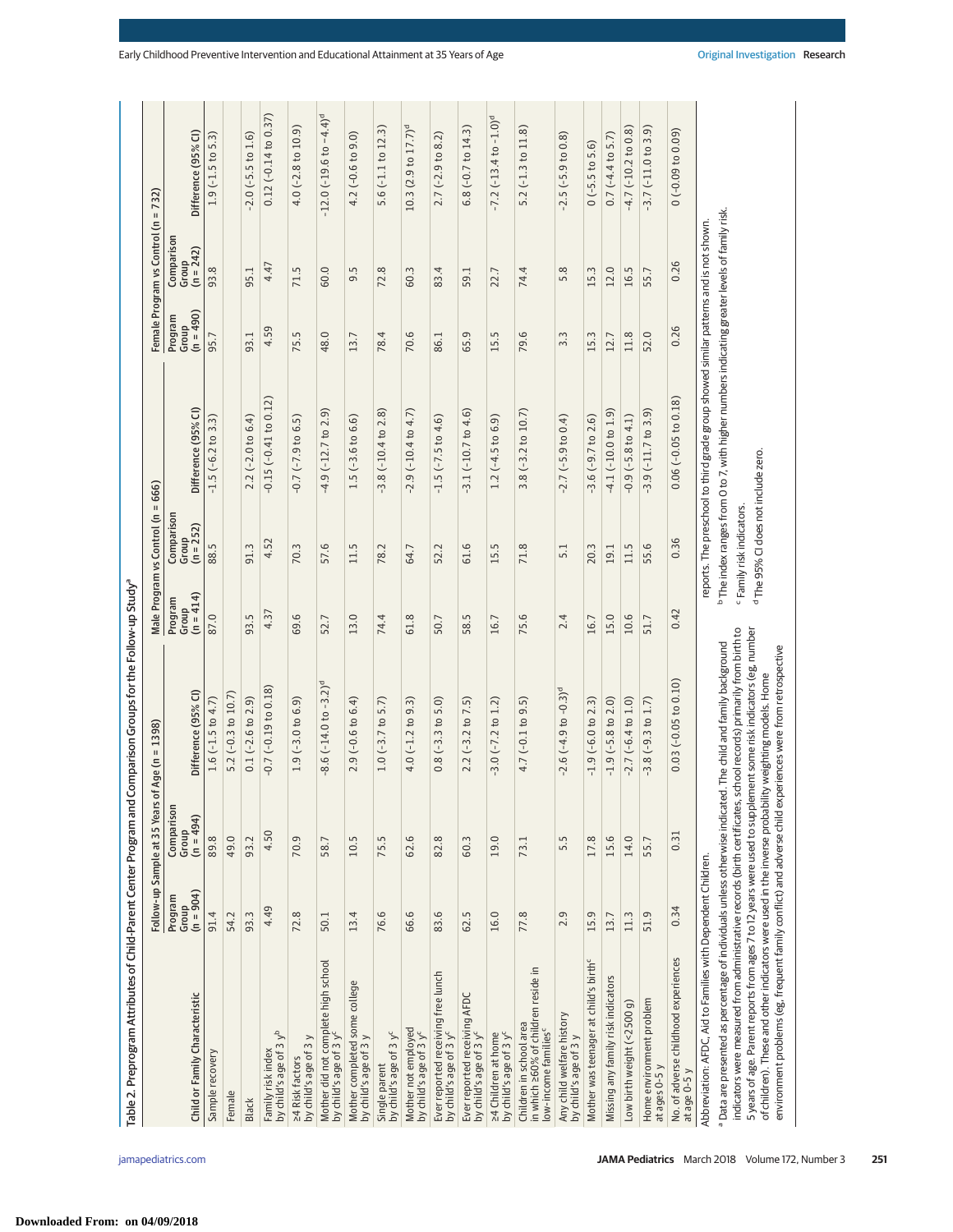| Table 3. Adjusted Rates of Educational Attainment by Preschool, School-aged, and Extended-Intervention Group Statusª                                                                                                                                                                                                                                                                                                                                                    |                             |                           |                                    |                             |                                    |                                                                                                                                                                                                   |             |                                        |                                      |
|-------------------------------------------------------------------------------------------------------------------------------------------------------------------------------------------------------------------------------------------------------------------------------------------------------------------------------------------------------------------------------------------------------------------------------------------------------------------------|-----------------------------|---------------------------|------------------------------------|-----------------------------|------------------------------------|---------------------------------------------------------------------------------------------------------------------------------------------------------------------------------------------------|-------------|----------------------------------------|--------------------------------------|
|                                                                                                                                                                                                                                                                                                                                                                                                                                                                         | Preschool Groups            |                           |                                    | School-aged Groups          |                                    |                                                                                                                                                                                                   |             | Extended Intervention Groupsb          |                                      |
| Educational Outcomes by 35 Years of Age                                                                                                                                                                                                                                                                                                                                                                                                                                 | Intervention<br>$(n = 904)$ | Comparison<br>$(n = 494)$ | Difference (95% CI)                | Intervention<br>$(n = 776)$ | Comparison<br>$(n = 622)$          | Difference (95% CI)                                                                                                                                                                               | $(n = 514)$ | Intervention Comparison<br>$(n = 884)$ | Difference (95% CI)                  |
| Dropout by 16 y of age                                                                                                                                                                                                                                                                                                                                                                                                                                                  |                             | 13.9                      | $-2.7$ ( $-6.8$ to $1.3$ )         | 12.4                        | 11.6                               | $0.8 (-2.2 to 3.8)$                                                                                                                                                                               | 11.6        | 12.6                                   | $-1.0$ ( $-5.2$ to 3.1)              |
| 4-y High school graduation                                                                                                                                                                                                                                                                                                                                                                                                                                              | 51.0                        | 44.0                      | 7.0 $(1.4 t0 12.6)^c$              | 49.1                        | 46.3                               | $2.8(-4.4 to 10.0)$                                                                                                                                                                               | 55.3        | 44.7                                   | $10.6$ (3.4 to $17.8$ ) <sup>c</sup> |
| On-time high school graduation                                                                                                                                                                                                                                                                                                                                                                                                                                          | 42.1                        | 34.3                      | 7.8 $(2.5 to 13.1)^c$              | 42.3                        | 35.1                               | 7.2 $(0.8 \text{ to } 13.6)^c$                                                                                                                                                                    | 48.5        | 34.7                                   | $13.8$ (6.0 to $21.6$ ) <sup>c</sup> |
| High school completion                                                                                                                                                                                                                                                                                                                                                                                                                                                  | 86.9                        | 80.7                      | $6.2(0.9 to 11.6)^c$               | 85.2                        | 83.5                               | $1.7$ (-2.5 to 5.9)                                                                                                                                                                               | 87.3        | 82.8                                   | 4.5 (1.3 to $7.8$ ) <sup>c</sup>     |
| High school graduation                                                                                                                                                                                                                                                                                                                                                                                                                                                  | 56.0                        | 50.5                      | 5.5 (0.3 to 10.8) <sup>c</sup>     | 53.7                        | 52.4                               | $1.3(-6.3 to 8.9)$                                                                                                                                                                                | 59.6        | 50.4                                   | $9.2(2.3 to 16.0)^c$                 |
| Years of education                                                                                                                                                                                                                                                                                                                                                                                                                                                      | 12.81                       | 12.32                     | $0.49$ (0.20 to 0.77) <sup>c</sup> | 12.65                       | 12.55                              | $0.1 (-0.14 to 0.33)$                                                                                                                                                                             | 12.95       | 12.45                                  | $0.5(0.17 to 0.84)$ <sup>c</sup>     |
| College attendance                                                                                                                                                                                                                                                                                                                                                                                                                                                      | 61.2                        | 53.1                      | 8.1 (0.8 to $15.4$ ) <sup>c</sup>  | 59.4                        | 56.5                               | $2.9(-3.1 to 9.0)$                                                                                                                                                                                | 63.2        | 55.8                                   | 7.4 (1.4 to $13.4$ ) <sup>c</sup>    |
| 4-y College attendance                                                                                                                                                                                                                                                                                                                                                                                                                                                  | 29.3                        | 21.4                      | 7.9 (1.9 to 14)                    | 25.6                        | 26.0                               | $-0.4$ ( $-7.1$ to $6.4$ )                                                                                                                                                                        | 31.4        | 24.0                                   | 7.4 (0.4 to 14.4)                    |
| Associates' degree or higher                                                                                                                                                                                                                                                                                                                                                                                                                                            | 15.7                        | 10.7                      | 5.0 (1.0 to 9.0)                   | 14.2                        | 13.4                               | $0.8(-3.8 to 5.3)$                                                                                                                                                                                | 18.5        | 12.5                                   | 6.0(1.0 to 11.0)                     |
| Bachelor's degree or higher                                                                                                                                                                                                                                                                                                                                                                                                                                             | 11.0                        | 7.8                       | $3.2 (-0.3 to 6.7)$                | 10.8                        | 8.7                                | $2.1(-1.8 to 6.0)$                                                                                                                                                                                | 14.3        | 8.2                                    | 6.1(1.3 to 10.9)                     |
| Master's degree or higher                                                                                                                                                                                                                                                                                                                                                                                                                                               | 4.2                         | 1.5                       | 2.7(1.3 to 4.1)                    | 3.8                         | 2.3                                | $1.5(-0.5 to 3.4)$                                                                                                                                                                                | 5.9         | 2.3                                    | $3.6(1.4 \text{ to } 5.9)$           |
| Postsecondary credential                                                                                                                                                                                                                                                                                                                                                                                                                                                | 18.3                        | 17.2                      | $4.1(-1.1 to 9.3)$                 | 20.4                        | 19.2                               | $1.2(-4.4 to 6.7)$                                                                                                                                                                                | 25.0        | 18.1                                   | 6.9(0.9 to 12.9)                     |
| or higher because it predicted the outcomes. A total of 57 individuals (4%) reported having a master's degree o<br>Child welfare history by 4 years of age was not included in the models of bachelor's degree and master's degree<br>program selection and attrition. Comparisons for other extended intervention groups showed a similar pattern.<br>a Data are percentage of individuals unless otherwise indicated. Adjusted with inverse probability weighting for |                             |                           |                                    |                             | Fine 95% CI does not include zero. | higher. The extended intervention model was estimated separately from the preschool and school-aged model.<br><sup>b</sup> Extended intervention was 4 to 6 years; comparison, less than 4 years. |             |                                        |                                      |

the largest differences between the minimum and maximum duration of serviceswas for on-time high school graduation, 4-year high school graduation, college attendance, and years of education. For on-time graduation, the difference was 22.6 percentage points (53.2% vs 30.6%; marginal effect, years =  $3.0\%$ ; 95% CI, 1.8%-4.1%).

The second result was that the high-dosage groups, which participated in the entire program from preschool to at least second grade (4-5 years or 5-6 years), had the greatest attainment difference with the preschool and kindergarten group for all 3 high school graduation measures and bachelor's degree or higher (eg, 15.4% vs 8.5% for preschool to second grade vs preschool only). They also had increased educational attainment compared with the lower dosage groups, including the school-aged intervention group with no preschool (eTable 6 in the [Supplement\)](http://jama.jamanetwork.com/article.aspx?doi=10.1001/jamapediatrics.2017.4673&utm_campaign=articlePDF%26utm_medium=articlePDFlink%26utm_source=articlePDF%26utm_content=jamapediatrics.2017.4673).

Third, the attainment levels of the 2 high-dosage groups were similar. Program groups had increases in degree attainment between 28 and 35 years of age that were more than double those of the comparison groups (eFigure 2 in the [Supplement\)](http://jama.jamanetwork.com/article.aspx?doi=10.1001/jamapediatrics.2017.4673&utm_campaign=articlePDF%26utm_medium=articlePDFlink%26utm_source=articlePDF%26utm_content=jamapediatrics.2017.4673).

# Differences by Subgroups

Separate estimates were reported for sex and mothers' educational level (eTables 7 to 10 in the [Supplement\)](http://jama.jamanetwork.com/article.aspx?doi=10.1001/jamapediatrics.2017.4673&utm_campaign=articlePDF%26utm_medium=articlePDFlink%26utm_source=articlePDF%26utm_content=jamapediatrics.2017.4673). Compared with male participants, female participants had higher rates of educational attainment. Although postsecondary outcomes were increased for female participants, in the extended intervention, the difference was significant for college attendance only (female participants: 73.5% vs 62.6%; difference, 10.9%; 95% CI, 3.3%-18.5%; male participants: 50.8% vs 49.0%; difference, 1.8%; 95% CI, −7.7%-11.2%) (eTable 7 in the Supplement). For mothers' educational level, differences in years of education, 4-year college attendance, associate's or higher degree, and postsecondary credential were greater for preschool participants whose mothers dropped out of high school compared with those with mothers who were high school graduates (eTable 9 and eTable 10 in the [Supple](http://jama.jamanetwork.com/article.aspx?doi=10.1001/jamapediatrics.2017.4673&utm_campaign=articlePDF%26utm_medium=articlePDFlink%26utm_source=articlePDF%26utm_content=jamapediatrics.2017.4673)[ment\)](http://jama.jamanetwork.com/article.aspx?doi=10.1001/jamapediatrics.2017.4673&utm_campaign=articlePDF%26utm_medium=articlePDFlink%26utm_source=articlePDF%26utm_content=jamapediatrics.2017.4673). This finding and others for 3 postsecondary outcomes are shown in the Figure. The difference in high school attainment was greatest for male participants, especially as duration of intervention increased (eTable 8 in the [Supplement\)](http://jama.jamanetwork.com/article.aspx?doi=10.1001/jamapediatrics.2017.4673&utm_campaign=articlePDF%26utm_medium=articlePDFlink%26utm_source=articlePDF%26utm_content=jamapediatrics.2017.4673).

### Robustness Analysis

We compared the main IPW model with 3 others: (1) covariateadjusted model with no IPW, (2) IPW for program selection, and (3) IPW for attrition. As reported in eFigure 4 in the [Supple](http://jama.jamanetwork.com/article.aspx?doi=10.1001/jamapediatrics.2017.4673&utm_campaign=articlePDF%26utm_medium=articlePDFlink%26utm_source=articlePDF%26utm_content=jamapediatrics.2017.4673)[ment,](http://jama.jamanetwork.com/article.aspx?doi=10.1001/jamapediatrics.2017.4673&utm_campaign=articlePDF%26utm_medium=articlePDFlink%26utm_source=articlePDF%26utm_content=jamapediatrics.2017.4673) program estimates were robust across models that balanced the covariates between groups (eTables 11 and 12 in the [Supplement\)](http://jama.jamanetwork.com/article.aspx?doi=10.1001/jamapediatrics.2017.4673&utm_campaign=articlePDF%26utm_medium=articlePDFlink%26utm_source=articlePDF%26utm_content=jamapediatrics.2017.4673). The covariate-adjusted model yielded slightly lower estimates of impact (eFigures 1, 3, and 4 in the [Supplement\)](http://jama.jamanetwork.com/article.aspx?doi=10.1001/jamapediatrics.2017.4673&utm_campaign=articlePDF%26utm_medium=articlePDFlink%26utm_source=articlePDF%26utm_content=jamapediatrics.2017.4673).

# **Discussion**

Lower educational attainment is a major risk factor for many indicators of health and well-being. To our knowledge, no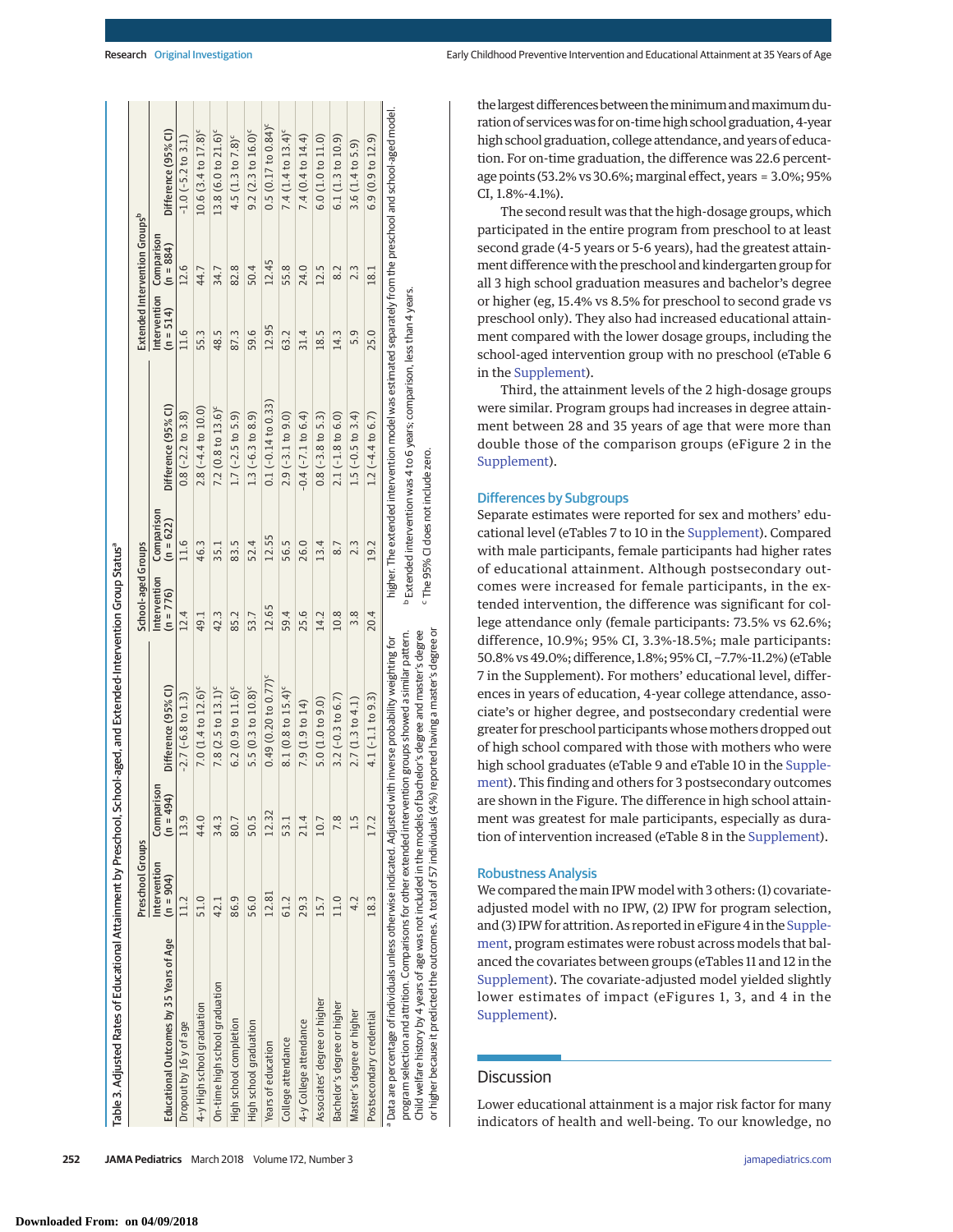

program selection and attrition. A-C, Findings according to preschool CPC participation. In A-C, CPC program school-aged participation was also included in eTables 5-12 in the [Supplement](http://jama.jamanetwork.com/article.aspx?doi=10.1001/jamapediatrics.2017.4673&utm_campaign=articlePDF%26utm_medium=articlePDFlink%26utm_source=articlePDF%26utm_content=jamapediatrics.2017.4673) for other outcomes). D-F, Findings according to preschool to third grade (PK-3) CPC program participation. Error bars indicate SD.

previous early childhood studies have investigated degree completion for large-scale programs after the mid-20s. Given the low generalizability and small sample sizes of previous studies,<sup>17,18,22,23</sup> differences by subgroups and dosage of intervention are underinvestigated. The benefits of continuing services beyond 5 years of age are especially limited.

As the most comprehensive longitudinal study of an established large-scale program, CPC was associated with educational attainment inmidlife.We found positive outcomes for 4-year high school graduation, college attendance, and degree completion (associate's degree or higher). Given that educational attainment is the leading social determinant of health, findings demonstrate that school-based early childhood programs, such as the CPC program, have significant potential to advance life-course health and well-being. For example, all 7 ideal health metrics of the American Heart Association $1-3$  (eg,

hypertension) are associated with educational attainment in a dosage-response fashion.<sup>36,37</sup> Higher levels of education are associated with greater economic well-being,<sup>5,38,39</sup> reduced depression, and involvement in the justice system.5,6 Increased access to high-quality programs provides an important avenue of improved well-being.

The program had compensatory effects for those at elevated risk: black male participants and children of school dropouts. Although the results varied by duration of intervention, they indicate that prevention can be particularly effective in increasing educational attainment for those with the largest disparities in outcomes. For example, the preschool group from low-education households had a 2-fold increase in bachelor's degree attainment comparedwith the comparison group. This result dovetailswith previous findings<sup>14,21,25</sup> and supports the CPC program in enhancing quality, intensity, and continuity of learning.<sup>27-29</sup>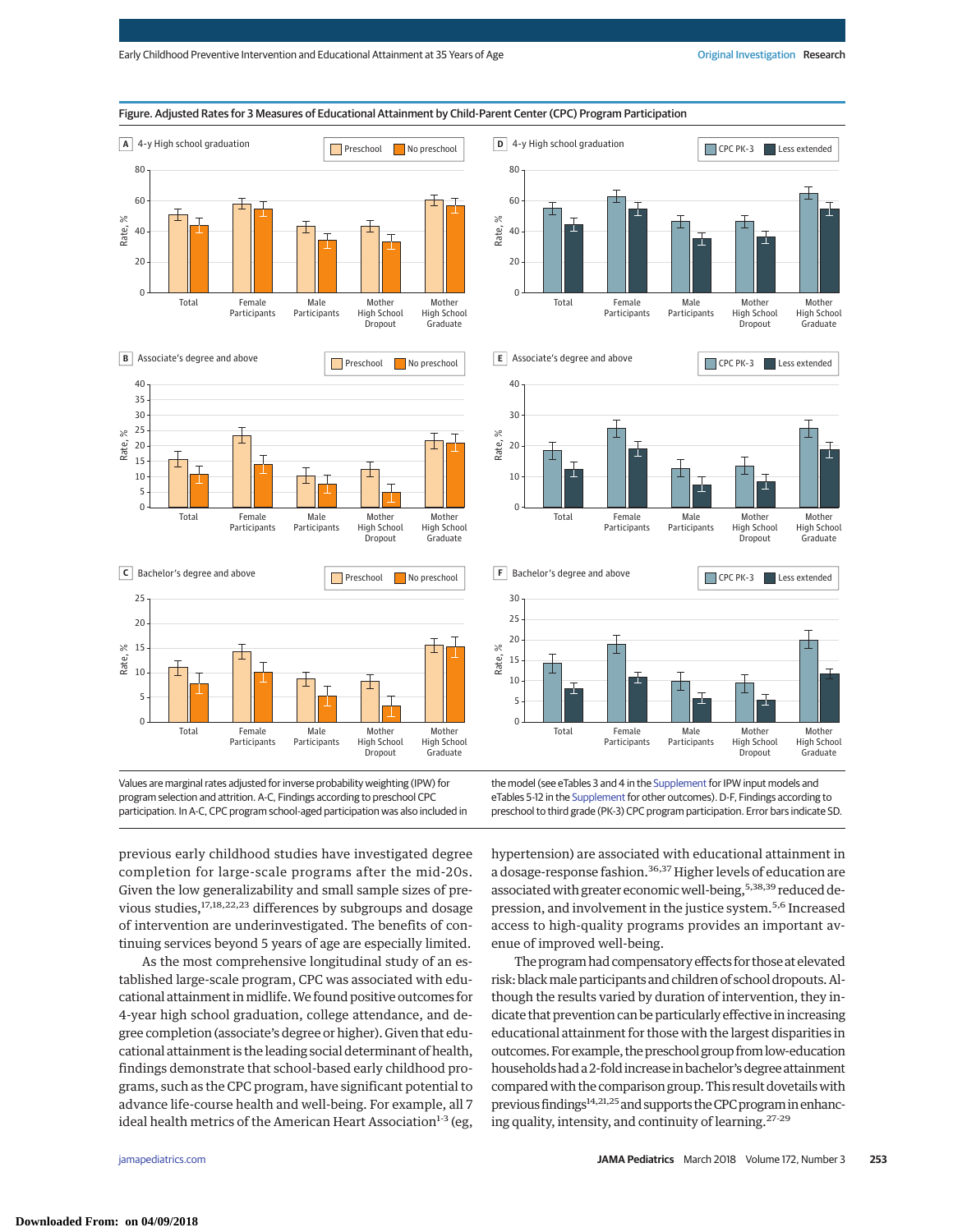#### Table 4. Adjusted Means and Marginal Effects of Select Measures of Educational Attainment by Program Dosage<sup>a</sup>

|                                   | Mean Value <sup>b</sup>                       |                                         |                                        |                                          |                                      |                                           | Difference (95% CI)                             |                                       |
|-----------------------------------|-----------------------------------------------|-----------------------------------------|----------------------------------------|------------------------------------------|--------------------------------------|-------------------------------------------|-------------------------------------------------|---------------------------------------|
| <b>Measure</b>                    | PK to<br><b>Third</b><br>Grade<br>$(n = 160)$ | PK to<br>Second<br>Grade<br>$(n = 351)$ | PK to<br>First<br>Grade<br>$(n = 116)$ | PK/PK and<br>Kindergarten<br>$(n = 277)$ | No PK/<br>School-aged<br>$(n = 149)$ | <b>No</b><br>Participation<br>$(n = 345)$ | Marginal Effect,<br>Duration of<br>Intervention | <b>Biserial</b><br>Correlation        |
| Dropout<br>by 16 y of age         | 7.9                                           | 13.3                                    | 9.8                                    | 11.6                                     | 16.1                                 | 13.7                                      | $-0.7$ ( $-1.7$ to 0.4)                         | $-0.08$ ( $-0.14$ to $-0.03$ )        |
| 4-y High school<br>qraduation     | 60.7 <sup>c</sup>                             | 51.6                                    | 42.2                                   | 45.0                                     | 41.0                                 | 43.1                                      | 2.1 (0.7 to $3.4$ ) <sup>d</sup>                | $0.14$ (0.09 to 0.20) <sup>d</sup>    |
| On-time high school<br>qraduation | 53.2 <sup>c</sup>                             | 44.4                                    | 33.5                                   | 35.0                                     | 36.8                                 | 30.6                                      | 3.0 $(1.8 \text{ to } 4.1)^d$                   | $0.18$ (0.13 to 0.23) <sup>d</sup>    |
| High school<br>completion         | 87.8                                          | 86.8                                    | 87.1                                   | 84.9                                     | 81.1                                 | 79.0                                      | 1.6 $(0.3 \text{ to } 2.9)^d$                   | $0.15$ (0.09 to 0.20) <sup>d</sup>    |
| High school<br>graduation         | 65.9 <sup>c</sup>                             | 55.2                                    | 46.0                                   | 49.8                                     | 46.3                                 | 50.8                                      | 1.7 (0.3 to $3.1$ ) <sup>d</sup>                | $0.11$ (0.06 to 0.17) <sup>d</sup>    |
| Years of education                | 12.89 <sup>c</sup>                            | 12.95                                   | 12.58                                  | 12.59                                    | 12.14                                | 12.32                                     | $0.10$ (0.05 to $0.16$ ) <sup>d</sup>           | $0.14$ (0.09 to 0.19) <sup>d</sup>    |
| College attendance                | 62.5                                          | 61.7                                    | 57.7                                   | 58.1                                     | 53.6                                 | 50.7                                      | 2.0 $(0.6 \text{ to } 3.4)^d$                   | $0.11$ (0.06 to 0.17) <sup>d</sup>    |
| 4-y College<br>attendance         | 27.5                                          | 30.6                                    | 22.3                                   | 28.3                                     | 20.0                                 | 22.4                                      | 1.4 $(0.4 \text{ to } 2.4)^d$                   | $0.12$ (0.06 to $0.17$ ) <sup>d</sup> |
| Associate's degree<br>or higher   | 15.5                                          | 18.1                                    | 11.9                                   | 13.6                                     | 6.8                                  | 9.9                                       | 0.9 (0.17 to $1.6$ ) <sup>d</sup>               | $0.14$ (0.09 to 0.19) <sup>d</sup>    |
| Bachelor's degree<br>or higher    | 11.0                                          | 15.4 <sup>c</sup>                       | 9.5                                    | 8.5                                      | 4.7                                  | 7.4                                       | $0.8$ (0.3 to 1.3) <sup>d</sup>                 | $0.15$ (0.10 to 0.20) <sup>d</sup>    |
| Master's degree<br>or higher      | 3.1                                           | 5.8                                     | 4.0                                    | $\overline{0}$                           | 1.6                                  | 2.2                                       | $0.4$ (0.3 to $0.6$ ) <sup>d</sup>              | $0.21$ (0.16 to 0.26) <sup>d</sup>    |
| Postsecondary<br>credential       | 27.3                                          | 24.0                                    | 15.8                                   | 17.7                                     | 12.2                                 | 17.9                                      | $0.9$ (-0.1 to 1.8)                             | $0.12$ (0.07 to $0.18$ ) <sup>d</sup> |

Abbreviation: PK, prekindergarten (preschool).

<sup>a</sup> Data are presented as percentage of individuals unless otherwise indicated. Adjusted with inverse probability weighting (IPW) for program selection and attrition. The groups define the extent of intervention in years. A total of 57 individuals (4%) reported having a master's degree or higher. When examined by the 6 groups, the no PK group and the any school-aged group predicted the outcome and thus the rates were not reported. Marginal effect assessed years of Child-Parent Center program participation (range, 0-6 years) after IPW adjustments. Unadjusted biserial correlation between years of intervention (defined by the groups in the table) and the outcome is adjusted to account

for dichotomous outcomes.

b PK to third grade represented individuals aged 5 to 6 years; PK to second grade, 4 to 5 years; PK to first grade, 3 to 4 years; PK/PK and kindergarten, 2 to 3 years; no PK/school age, 1 to 3 years; and no participation, 0 years. The reference group for marginal rates is the PK/PK and kindergarten group.

<sup>c</sup> The 95% CI does not include zero compared with the reference group (PK/PK + kindergarten [2- to 3-year olds]).

<sup>d</sup> The 95% CI for marginal effects and correlations do not include zero. The exceptions were dropout by 16 years of age and postsecondary credential.

Our focus on 4-year high school graduation is unique and reflects a key Healthy People metric.<sup>9</sup> The association between intervention and the educational attainment continuum in midlife increases the likelihood that the CPC program can influence adult health.<sup>40</sup> This finding is supported by increasing literature that early childhood experiences link to healthy behaviors. $39,41$  A major implication is that investments in the ECI, whether during the preschool or early schoolaged years, are investments in public health and can affect longterm outcomes. Although access to publicly funded preschool has increased in recent years, only 42% of children aged 4 years and 15% of those aged 3 years enroll in state prekindergarten, Head Start, or other programs.<sup>42</sup> Continuing participation in programs similar to the CPC program is not tracked but has been estimated to be less than 10%.<sup>22,23,28</sup> Our findings indicate the importance of increasing the availability of such services.

Another unique feature of the study was examination of preschool to third grade services within a dosage framework. Research on dosage effects have been limited despite their direct policy implications. Studies<sup>43,44</sup> have found that an additional year of preschool leads to improvements in educational outcomes. Whether the effects are sustained largely depends on the quality of subsequent experiences.<sup>4,23,27</sup> Our findings extend previous work by showing that years of participation from preschool to second or third grade were linked to all high school graduation outcomes. Years were also associated with higher rates of earned degrees, including a bachelor's degree. Long-term effects on education can be strengthened if services continue through at least second grade.

The processes that account for the observed links with educational attainment are complex, but several have been identified. Through educational enrichment, the CPC program and other interventions promote early cognitive scholastic skills, which lead to better school performance and adjustment and increased school commitment, thereby reducing the need for treatment.11,15,17,22 Similar cumulative processes of effects have been found for family support and parenting behaviors and school support and quality.<sup>22,23,45</sup> Socioemotional advantages (eg, self-control) also have a key role in explaining links with crime prevention and college persistence.<sup>11,45</sup>The linchpin of this mediational process is that initial links are sufficiently strong as a function of effective implementation. How this process carries over to physical health and health behaviors in midlife warrants further investigation, but educational attainment is a key conduit that contributes to a process of cumulative advantage.<sup>4,36,37,45</sup>

A rare feature that further strengthens inferences is the availability of complete records of attainment from multiple sources. Education is a continuous process that extends into the 30s for the CLS cohort and in general. The CPC preschool to third graders and preschoolers had nearly doubled rates of degree attainment from 28 to 35 years of age, whereas the rates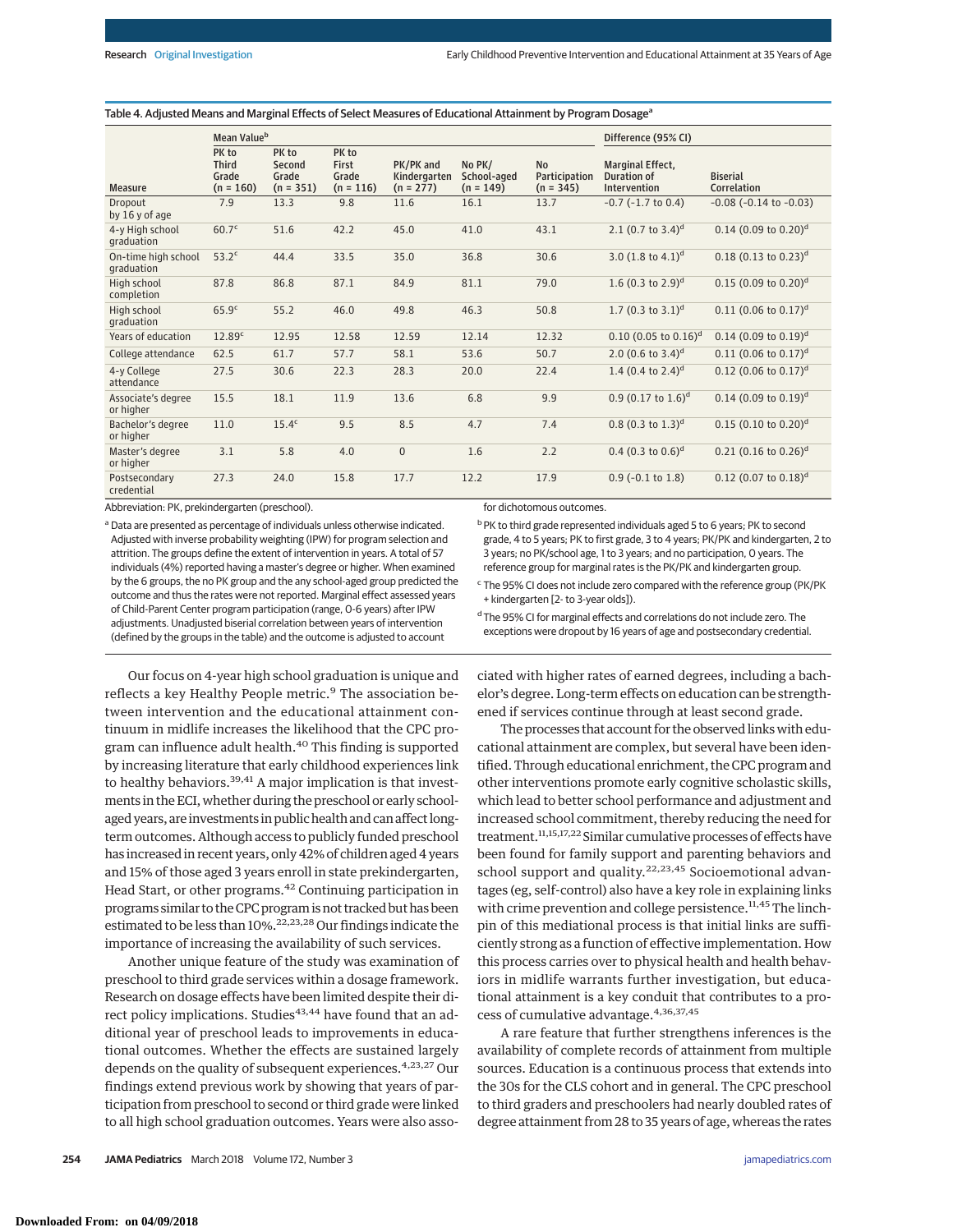for comparison groups increased slightly (eFigure 1 in the [Supplement\)](http://jama.jamanetwork.com/article.aspx?doi=10.1001/jamapediatrics.2017.4673&utm_campaign=articlePDF%26utm_medium=articlePDFlink%26utm_source=articlePDF%26utm_content=jamapediatrics.2017.4673). The program groups also had increased rates of earned degrees by nearly 50% (Table 3 and Table 4). Despite economic barriers that make it more difficult for poor and minority youths to pursue postsecondary education,<sup>46</sup> these findings indicate that prevention early in life can help reduce economic disparities in attainment at a time when the returns to college are increasing.5,46

Nevertheless, these sizable benefits do not eliminate disparities across the education continuum with more advantaged groups, especially for degree completion.47,48 Early childhood programs, which are targeted to families at higher levels of risk, would not be expected to permanently compensate for continuing disadvantages. For example, the rate of arrest among CLS youths is double the national rate,<sup>49</sup> and this difference accounts for the higher rates of attainment for female participants in the study and substantially contributes to the lower rates of degree completion compared with the general population.

Limitations

This study has 3 limitations. First, the findings are based on a quasi-experimental design, and thus the strength of inferencesmay not be as strong as in well-executed randomized ex-

#### ARTICLE INFORMATION

**Accepted for Publication:** October 23, 2017.

**Published Online:** January 29, 2018. doi[:10.1001/jamapediatrics.2017.4673](http://jama.jamanetwork.com/article.aspx?doi=10.1001/jamapediatrics.2017.4673&utm_campaign=articlePDF%26utm_medium=articlePDFlink%26utm_source=articlePDF%26utm_content=jamapediatrics.2017.4673)

**Open Access:** This is an open access article distributed under the terms of the [CC-BY License.](http://jamanetwork.com/journals/jamapediatrics/pages/instructions-for-authors#SecOpenAccess/?utm_campaign=articlePDF%26utm_medium=articlePDFlink%26utm_source=articlePDF%26utm_content=jamapediatrics.2017.4673) © 2018 Reynolds AJ et al.JAMA Pediatrics.

**Author Contributions:** Dr Reynolds had full access to all the data in the study and takes responsibility for the integrity of the data and the accuracy of the data analysis.

Study concept and design: All authors. Acquisition, analysis, or interpretation of data: Reynolds, Ou.

Drafting of the manuscript: Reynolds, Ou. Critical revision of the manuscript for important intellectual content: All authors.

Statistical analysis: All authors.

Obtained funding: All authors.

Administrative, technical, or material support: All authors.

Study supervision: Reynolds, Ou.

**Conflict of Interest Disclosures:** None reported.

**Funding/Support:** This study was supported by grant R01HD034294 from the National Institute of Child Health and Human Development, grant U411B110098 from the US Department of Education, and grant OPP1173152 from the Bill & Melinda Gates Foundation.

**Role of the Funder/Sponsor:** The funding sources had no role in the design and conduct of the study; collection, management, analysis, and interpretation of the data; preparation, review, or approval of the manuscript; and decision to submit the manuscript for publication.

**Additional Contributions:** The Chicago Public School District, City Colleges of Chicago, Cook County Department of Child and Family Services, Cook County Juvenile Court, Illinois Departments of Child and Family Services, Corrections, Human

Services, and Employment Security for cooperated in data collection and access. The Chapin Hall Center for Children cooperated in data collection and analysis. We are grateful to children, families, and schools in the Chicago Longitudinal Study for their participation and assistance for more than 3 decades.

#### **REFERENCES**

**1**. Lloyd-Jones DM, Hong Y, Labarthe D, et al; American Heart Association Strategic Planning Task Force and Statistics Committee. Defining and setting national goals for cardiovascular health promotion and disease reduction: the American Heart Association's Strategic Impact Goal Through 2020 and Beyond. Circulation[. 2010;121\(4\):586-613.](https://www.ncbi.nlm.nih.gov/pubmed/20089546)

**2**. Liu K, Daviglus ML, Loria CM, et al. Healthy lifestyle through young adulthood and the presence of low cardiovascular disease risk profile in middle age: the Coronary Artery Risk Development in (Young) Adults (CARDIA) study. [Circulation](https://www.ncbi.nlm.nih.gov/pubmed/22291127). 2012; [125\(8\):996-1004.](https://www.ncbi.nlm.nih.gov/pubmed/22291127)

**3**. Folsom AR, Yatsuya H, Nettleton JA, Lutsey PL, Cushman M, Rosamond WD; ARIC Study Investigators. Community prevalence of ideal cardiovascular health, by the American Heart Association definition, and relationship with cardiovascular disease incidence. [J Am Coll Cardiol](https://www.ncbi.nlm.nih.gov/pubmed/21492767). [2011;57\(16\):1690-1696.](https://www.ncbi.nlm.nih.gov/pubmed/21492767)

**4**. Braveman P, Gottlieb L. The social determinants of health: it's time to consider the causes of the causes. Public Health Rep[. 2014;129\(suppl 2\):19-31.](https://www.ncbi.nlm.nih.gov/pubmed/24385661)

**5**. Belfield CR, Levin HM. The Price We Pay: Economic and Social Consequences of Inadequate Education. Washington, DC: Brookings Institution; 2007.

**6**. O'Connell ME, Boat T, Warner KE. Preventing Mental, Emotional and Behavioral Disorders Among Young People: Progress and Possibilities. Washington, DC: National Academy Press, 2009.

periments. Nevertheless, the groups were largely equivalent and findings were consistent across analytic methods. Second, measures of postsecondary education were collected from administrative records and supplemented with self-reports. It is possible that some participants were missed from the records search even though we obtained a 91% rate of retention. Third, generalizability of findings may be restricted. Although other programs are supportive of the long-term benefits reported here,<sup>10,11,13</sup> the population served in our study had relatively high levels of economic disadvantage. In addition, the CPC program has a long history of effectiveness because of its quality and comprehensiveness, and thus results may not apply to programs of modest quality.

# **Conclusions**

This study suggests that an established and large-scale ECI contributes positively to educational attainment in midlife, a key social determinant of health and well-being. Replication and extension of findings to other contemporary programs, contexts, and samples should further strengthen confidence in the benefits of multiyear and multicomponent preventive interventions.

> **7**. Ross CE, Wu C-l. The links between education and health. Am Sociol Rev. 1995;60(5):719-745.

**8**. Garrison RJ, Gold RS, Wilson PWF, Kannel WB. Educational attainment and coronary heart disease risk: the Framingham Offspring Study. [Prev Med](https://www.ncbi.nlm.nih.gov/pubmed/8475012). [1993;22\(1\):54-64.](https://www.ncbi.nlm.nih.gov/pubmed/8475012)

**9**. US Department of Health and Human Services. Healthy People 2020. 2016. [http://www](http://www.healthypeople.gov/2020/topics-objectives/topic/social-determinants-of-health) [.healthypeople.gov/2020/topics-objectives/topic](http://www.healthypeople.gov/2020/topics-objectives/topic/social-determinants-of-health) [/social-determinants-of-health.](http://www.healthypeople.gov/2020/topics-objectives/topic/social-determinants-of-health) Accessed February 8, 2016.

**10**. Camilli G, Vargas S, Ryan S, Barnett WS. Meta-analysis of the effects of early education interventions on cognitive and social development. Teach Coll Rec. 2010;112(3):579-620.

**11**. Karoly LA, Kilburn MR, Cannon JS. Early Childhood Interventions: Proven Results, Future Promise. Santa Monica, CA: RAND; 2005.

**12**. Guyer B, Ma S, Grason H, et al. Early childhood health promotion and its life course health consequences. [Acad Pediatr](https://www.ncbi.nlm.nih.gov/pubmed/19450773). 2009;9(3): [142-149.e1, 71.](https://www.ncbi.nlm.nih.gov/pubmed/19450773)

**13**. Washington State Institute for Public Policy. Early Childhood Education for Low-Income Students: A Review of the Evidence and Benefit-Cost Analysis. Olympia, WA: Washington State Institute for Public Policy; 2014.

**14**. Reynolds AJ, Temple JA, Ou SR, et al. Effects of a school-based, early childhood intervention on adult health and well-being: a 19-year follow-up of low-income families. [Arch Pediatr Adolesc Med](https://www.ncbi.nlm.nih.gov/pubmed/17679653). [2007;161\(8\):730-739.](https://www.ncbi.nlm.nih.gov/pubmed/17679653)

**15**. Consortium for Longitudinal Studies. As the Twig Is Bent...Lasting Effects of Preschool Programs. Hillsdale, NJ: Erlbaum; 1983.

**16**. McCormick MC, Brooks-Gunn J, Buka SL, et al. Early intervention in low birth weight premature infants: results at 18 years of age for the Infant